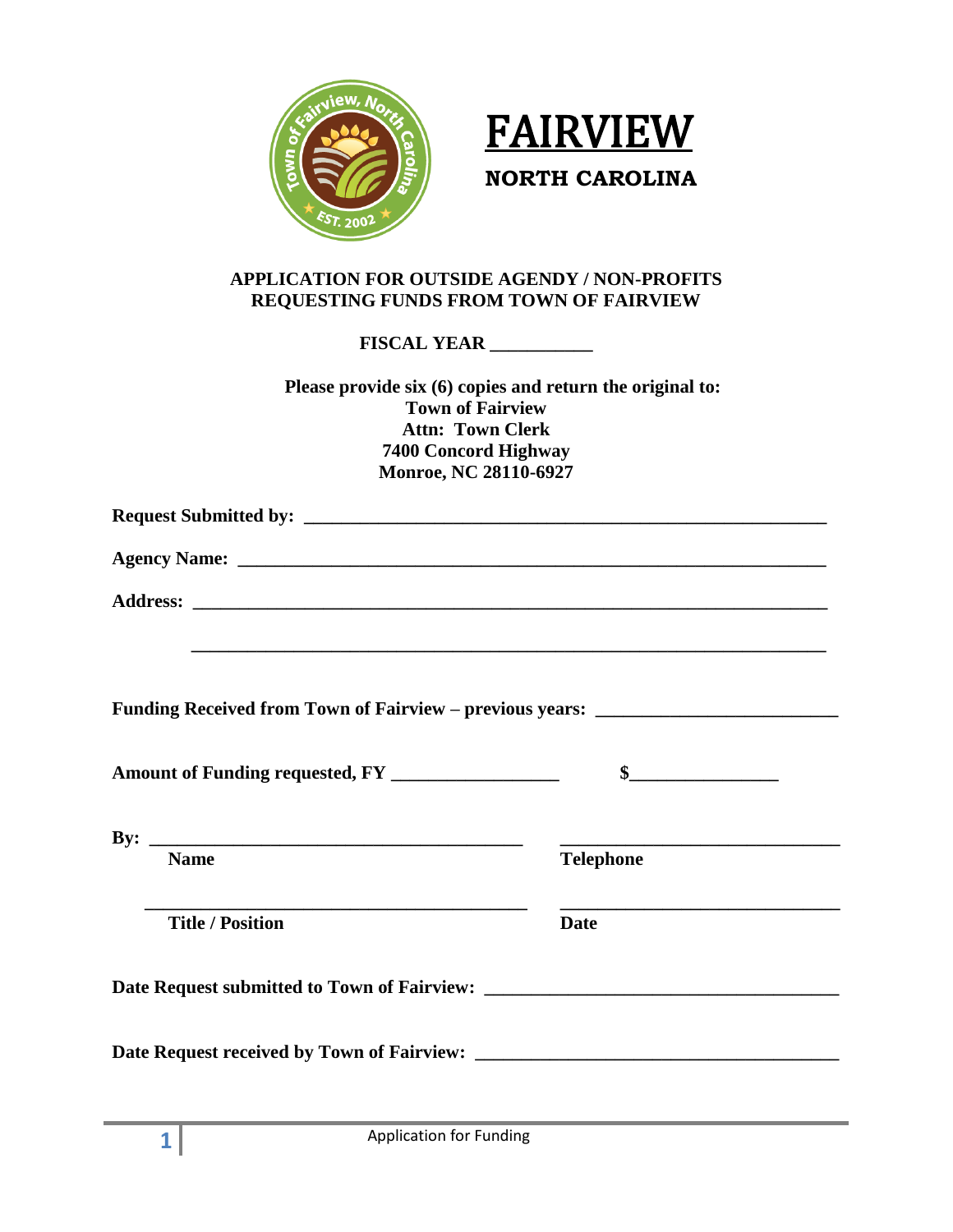**Please include a breakdown of how the funds requested will be used to help accomplish your goals.**

- Number of persons to be served by the requested funds
- Other funding sources and amounts of funding provided (or requested)
- Is any in-kind assistance being requested, and is so, what kind
- Any additional information you may want to share that may assist the Town of Fairview Board of Council make an informed decision

## **Attach to this application:**

- List of the Board of Directors, permanent staff members, and volunteers
- Copy of the tax status determination letter from the IRS. If one is not available, include a brief explanation as to why.
- One (1) copy of the most recent independent audit of the agency/non-profit organization If an audit is not available, one (1) copy of the most recent financial statement and budget

**PLEASE NOTE: Incomplete applications may not be considered for funding.**